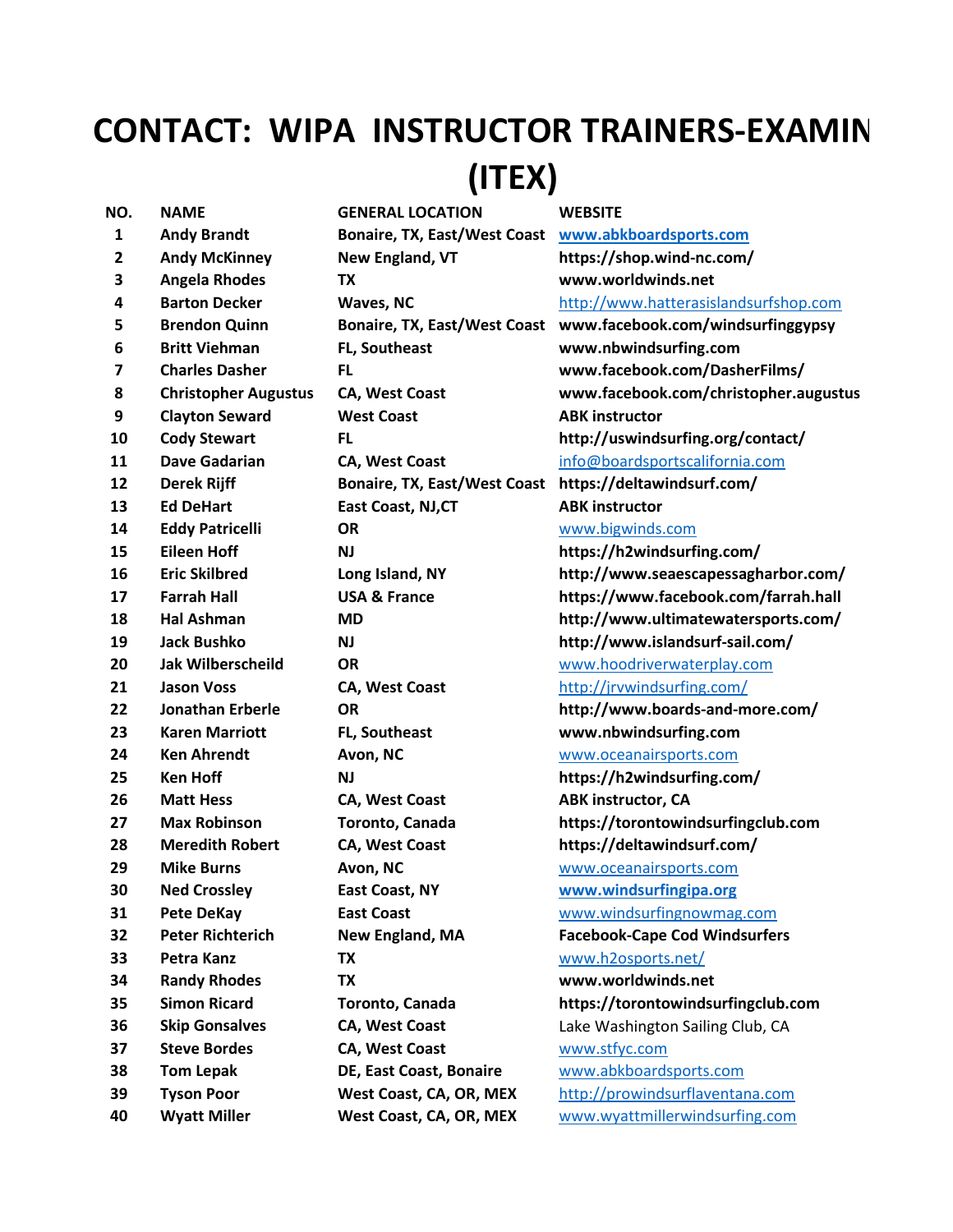- 
- 
- 

 **Matt Pritchard Maui, HI** [www.pritchardwindsurfing.com](http://www.pritchardwindsurfing.com/) **Greg Mejlaender Seatle, WA [gregnw44@hotmail.com](mailto:gregnw44@hotmail.com) Chris Eldridge Wakefield, RI facebook messenger**